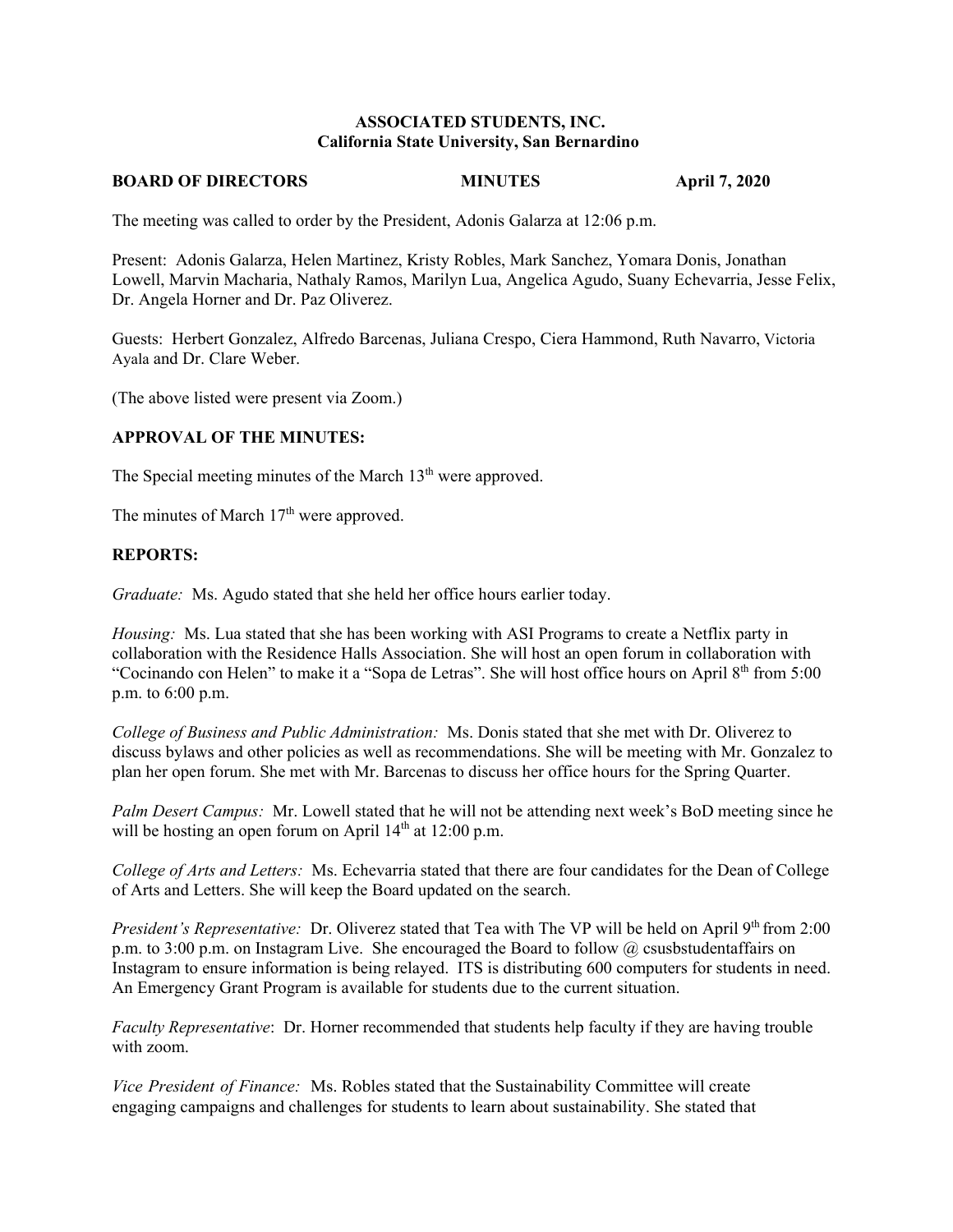\$35,000.00 was left in CAB funding and she has decided to equally disperse those funds to all chartered clubs and organizations.

*Executive Vice President:* Ms. Martinez stated that she is proud of the ASI Team for balancing academics, social distancing, work, and other responsibilities at home while working on ways to program and market to students during these difficult times. She reminded the Board to submit their availability (two office hours per week) to Mr. Barcenas and send their Spring Quarter class schedule to [asi-frontdesk@csusb.edu.](mailto:asi-frontdesk@csusb.edu) Her office hours are held on Wednesdays from 10:00 a.m. to 1:00 p.m.

*Executive Director*: Mr. Felix reported that he would like to thank Dr. Oliverez and Dr. Morales for always advocating for the students. He deferred to Mr. Gonzalez who summarized all the events that ASI was able to host and collaborate with different departments for the Winter Quarter. Mr. Felix deferred to Mr. Barcenas who gave a detailed report on behalf of Legislative Affairs and highlighted Ms. Hammond for all her hard work.

*President:* Mr. Galarza reported that the University Enterprise Corporation will be pursuing a contract with Chartwells.

## **ADOPTION OF AGENDA:**

M/S Felix/Lua: To place BD 48-20 through BD 51-20 on consent calendar A. Passed (11/0/0).

The agenda was adopted as amended.

Mr. Galarza left the meeting.

Mr. Galarza returned to the meeting.

#### **OPEN FORUM:**

Alfredo Barcenas, Chair of Staff Council invited the Board to attend the Staff Council meetings held every other Wednesday starting April  $8<sup>th</sup>$  at 2:00 p.m.

### **OLD BUSINESS:**

## **BD 46-20 M/S Macharia/Echevarria: Approval of ASI Communications and Documentation Policy. (Second Reading)**

Mr. Galarza stated that this is the second reading for the policy.

Passed (11/0/0).

#### **NEW BUSINESS:**

#### **BD 52-20 M/S Felix/Echevarria: Appointment of Sharon Tewari as the International representative to the ASI Board of Directors.**

Mr. Macharia spoke in favor of Ms. Tewari.

Passed (11/0/0).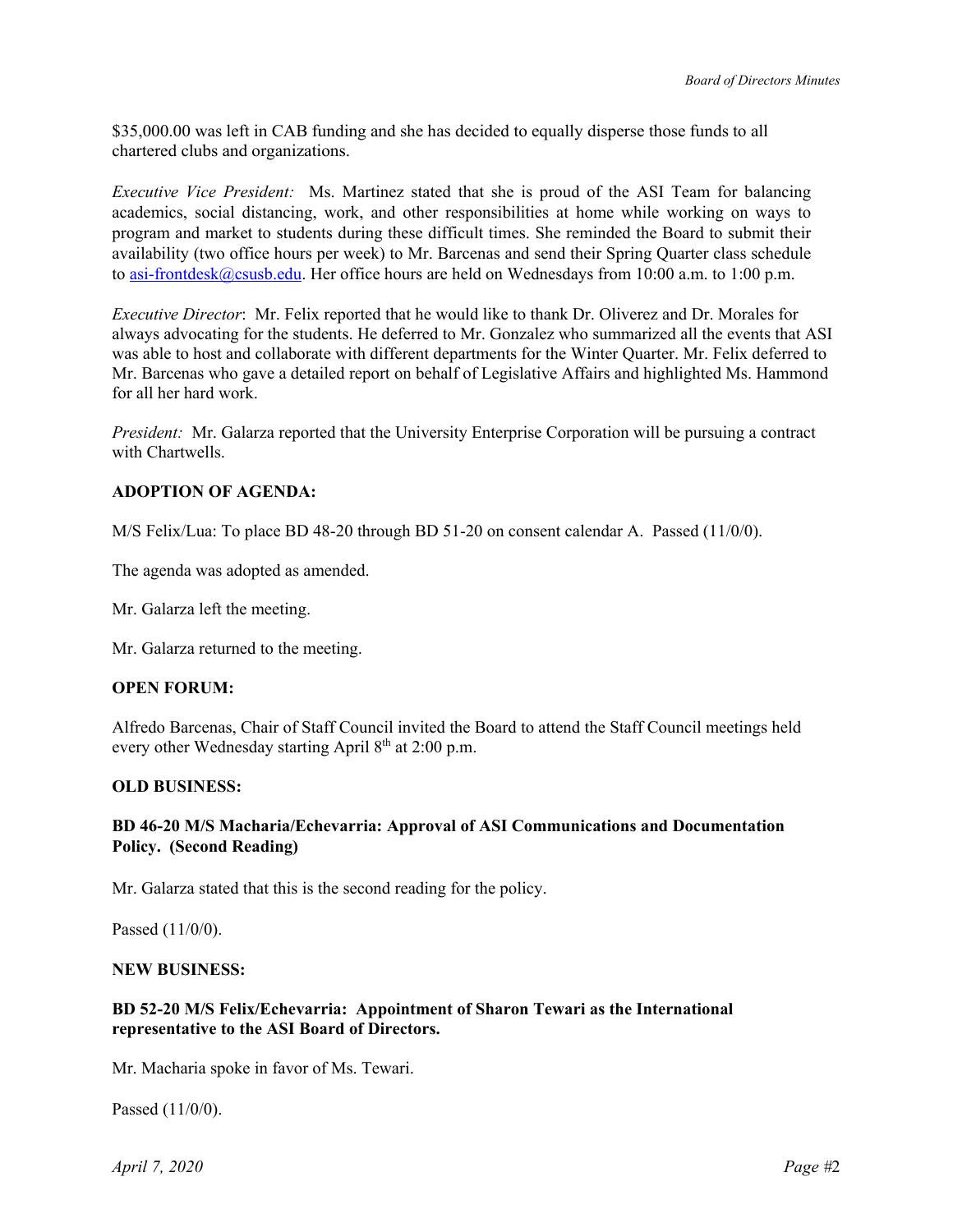#### **BD 53-20 M/S Felix/Macharia: Revision of the ASI Howl Grant Policy. (First Reading)**

Mr. Felix stated that students did not have the opportunity to apply for Howl Grant. He recommended that the Board alter eligibility to allow students to receive the funds and remove Section 1, Subsection b and c. He recommended that Section 3 states, "All charted clubs and organizations will be placed on the ASI general elections ballot for the Howl Grant Policy".

Mr. Galarza stated that since this is the first reading, it will be placed on next week's agenda for a second reading.

Discussion closed.

## **BD 54-20 M/S Felix/Donis: Consultation regarding the California State University, San Bernardino Grading Policy Considerations in response to the COVID-19 Disruptions.**

Mr. Felix deferred to Dr. Weber.

Clare Weber, Deputy Provost and Vice Provost Academic Programs stated that the CSU and other campuses around the country have been considering a Credit/No Credit option for Spring quarter. CSU campus faculty determined whether or not a course will be available for letter grading only, credit/no credit only, or whether the student may make a choice between the two. The faculty made this determination based on factors such as their academic requirements, appropriateness of the course for one system of grading or the other, and accreditation, certification or licensure requirements. When a student enrolls in a course, if given the option, they may select either letter grading or CR/NC. Individual campuses set their own deadlines for making this decision, and campuses also determine how many CR/NC units in total a student may use towards the 120 units required for graduation. There has not been a decision, this is a consultation item.

Discussion followed by questions from the Board.

Dr. Horner clarified that students would self-select either letter grading or CR/NC.

Dr. Oliverez inquired whether the Faculty Senate would be approving this as an item.

Dr. Weber stated that the Faculty Senate may make a recommendation. Ultimately, it would be a Cabinet decision based on consultation with the Faculty Senate.

Mr. Felix clarified that this is a discussion item and not an action item. He stated that this would be an action item at next week's BoD meeting.

Discussion closed.

#### **BD 48-20 Appointment of Krista Dena as a student-at-large representative to the ASI Elections Committee.**

**BD 49 20 Appointment of Maliah Haroldson Briceno as a student-at-large representative to the ASI Elections Committee.**